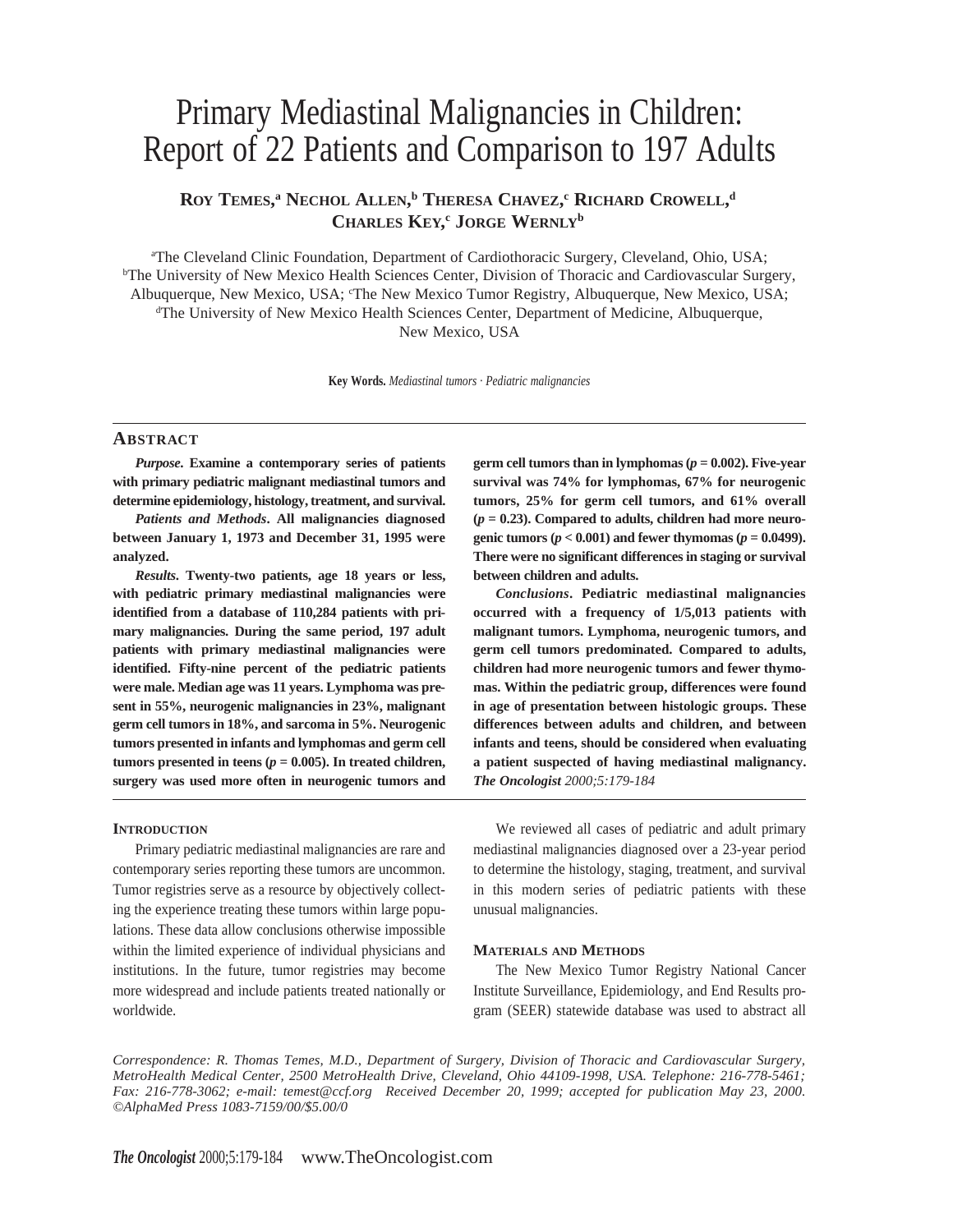cases of malignant primary tumors diagnosed between January 1, 1973 and December 31, 1995 within the state of New Mexico. This registry contains all malignancies diagnosed within the state and is not influenced by treatment center, treatment type, physician, or referral pattern. Although an occasional patient may be referred to New Mexico from outside the state, this is unusual and the registry represents an unbiased collection of cases within this large geographic catchment area. Cases were sought for further analysis using identifiers of origin from thymus; anterior, posterior, not otherwise specified mediastinum; intrathoracic lymph nodes; heart; and peripheral nerves and autonomic nervous system of the thorax. Primary tumors of the thyroid, parathyroid, airway, esophagus, and lung were excluded. Pediatric patients were defined as age 18 years or less at time of diagnosis. Comparisons were made to adult patients within the registry during the same time period.

Statistical analysis was performed using Fisher's Exact Test for binary variables, life table analysis for survival data, and Kruskal-Wallis analysis for age distributions.

#### **RESULTS**

Twenty-two patients with pediatric primary mediastinal malignancies were identified from a total of 110,284 patients abstracted. Fifty-nine percent were male (13/22) and 41% were female (9/22). Histologic confirmation was made in 96% of patients (21/22). Median age was 11 years. Forty-six percent (10/22) of patients were non-Hispanic Whites, 50% (11/22) were Hispanic Whites, and 5% (1/22) were Black.

The histologic distribution was lymphoma in 55% (12/22), neurogenic malignancies in 23% (5/22), malignant germ cell tumors in 18% (4/22), and sarcoma in 5% (1/22) (Table 1).

Localized disease, defined as tumor confined entirely to the organ of origin, was present in 45% (10/22) of patients (Table 2). Regional disease, defined as disease extending directly into surrounding organs or tissues and/or involved regional lymph nodes, was present in 23% (5/22) of patients. Distant disease, defined as tumor spread to remote areas of the body, was present in 32% (7/22) of patients. Even excluding lymphomas, tumors were localized in only 50% (5/10 versus  $10/22$ ,  $p > 0.5$ ), regional in 30% (3/10 versus 5/22, *p* > 0.5) and distant in 20% (2/10 versus 7/22, *p* > 0.5).

Five percent (1/22) of patients received no treatment, and the remaining patients received surgical therapy, medical therapy (MED), radiation therapy (XRT), or combination therapy. MED consisted primarily of chemotherapy, but by definition within the registry, also included any hormonal or immunotherapy. Overall, MED and XRT were the most common treatment modalities and were part or all of treatment in 71% of patients (15/21) each (Table 3). Surgery was part or all of treatment in 33% (7/21) of the total group, and in 67% (6/9) of treated patients without lymphoproliferative malignancies ( $p = 0.12$ ).

Lymphomas were the most common tumors and occurred in 55% (12/22) of patients (Table 1). Fifty-eight percent (7/12) of patients were male and 42% (5/12) were female. The median age was 15 years. Lymphomas were Hodgkin's disease in 58% (7/12) and non-Hodgkin's lymphoma in 42% (5/12). All Hodgkin's lymphomas were nodular sclerosing subtypes. Tumors were staged as localized in 42% (5/12) of patients, regional in 17% (2/12), and remote in 41% (5/12) (Table 2). MED and XRT were part or all of treatment in 83% (10/12) of patients each (Table 3). Surgery was part or all of treatment in only 8% (1/12) of patients. The five-year survival for patients with lymphoma was 74% (Table 4). The five-year survival for patients with Hodgkin's lymphoma was not significantly higher than for non-Hodgkin's lymphoma (83% versus 60%, *p* > 0.5).

| <b>Table 1.</b> Histologic classification primary mediastinal malignancies (%) |                 |                     |                     |                         |  |
|--------------------------------------------------------------------------------|-----------------|---------------------|---------------------|-------------------------|--|
| <b>Histology</b>                                                               | <b>Children</b> | <b>Adults</b>       | <b>Total</b>        | <i>p</i> Value          |  |
| Lymphoma<br>Hodgkin's<br>Non-Hodgkin's                                         | 12(55)<br>5     | 109(55)<br>35<br>74 | 121(55)<br>42<br>79 | >0.5<br>0.11<br>0.11    |  |
| Germ Cell<br>Seminoma<br>Non-Seminoma                                          | 4(18)<br>0<br>4 | 30(15)<br>17<br>13  | 34(16)<br>17<br>17  | >0.5<br>0.10<br>0.10    |  |
| Thymoma                                                                        | 0(0)            | 31(16)              | 31(14)              | 0.0499                  |  |
| Sarcoma                                                                        | 1(5)            | 11(6)               | 12(5)               | >0.5                    |  |
| Neurogenic<br>Neuroblastoma<br>Ganglioneuroblastoma                            | 5(23)<br>4      | 1(1)<br>$\theta$    | 6(3)<br>5           | < 0.001<br>>0.5<br>>0.5 |  |
| Other                                                                          | 0(0)            | 15(8)               | 15(7)               | NA                      |  |
| Total                                                                          | 22              | 197                 | 219                 | <b>NA</b>               |  |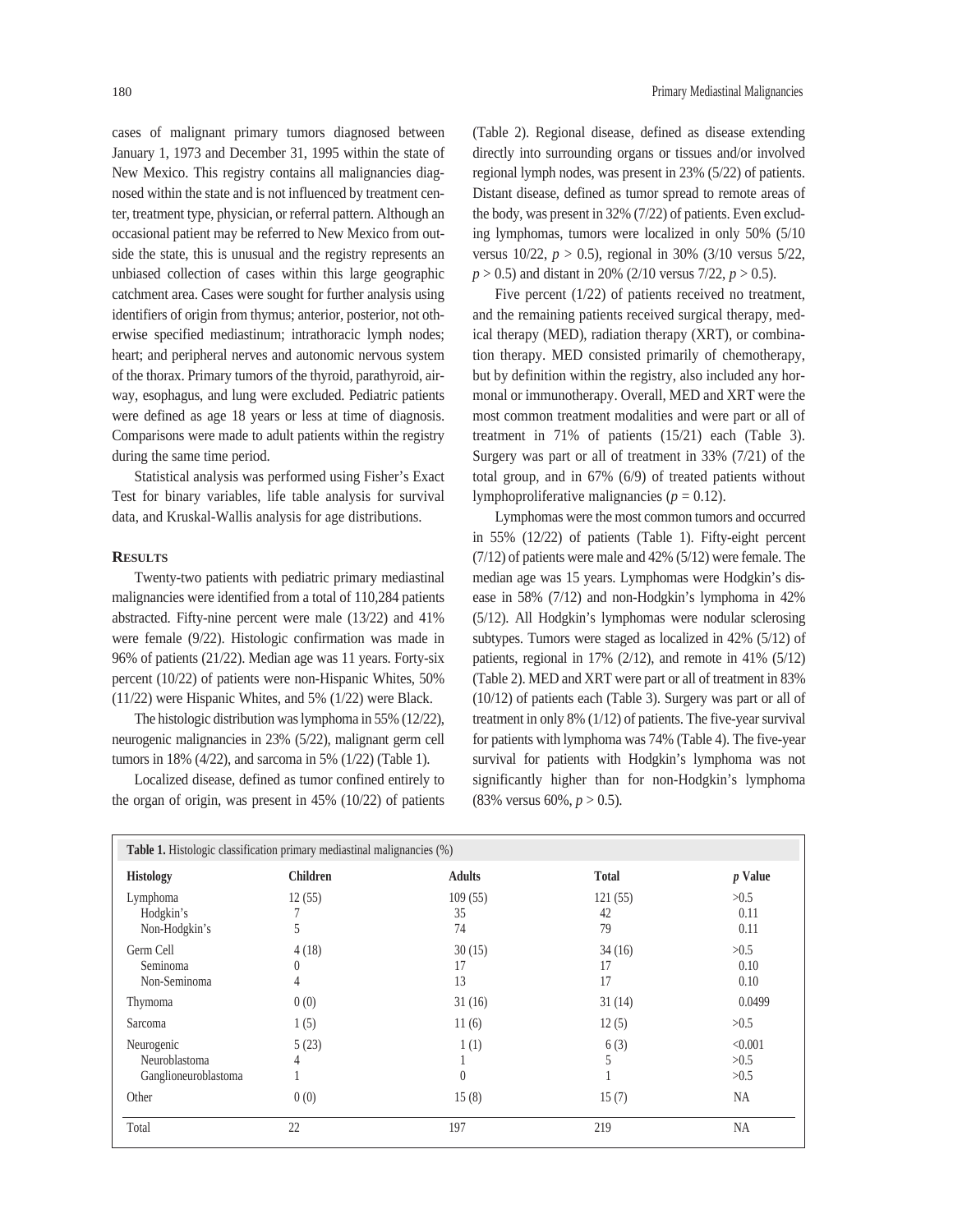| <b>Histology</b> |              | <b>Localized</b> |                  |                | Regional | Remote           |              |       |                  |
|------------------|--------------|------------------|------------------|----------------|----------|------------------|--------------|-------|------------------|
|                  | <b>Child</b> | <b>Adult</b>     | $\boldsymbol{p}$ | <b>Child</b>   | Adult    | $\boldsymbol{p}$ | <b>Child</b> | Adult | $\boldsymbol{p}$ |
| Lymphoma         | 5            | 55               | >0.5             | 2              | 20       | >0.5             | 5            | 30    | 0.34             |
| Germ Cell        |              | 6                | >0.5             |                | 12       | >0.5             | 2            | 10    | >0.5             |
| Thymoma          | $\theta$     | 5                | <b>NA</b>        | $\theta$       | 15       | NA               | $\theta$     | 9     | <b>NA</b>        |
| Sarcoma          |              | 6                | >0.5             | $\overline{0}$ | $\perp$  | >0.5             | $\theta$     | 4     | >0.5             |
| Neurogenic       | 3            | $\theta$         | >0.5             | 2              | $\theta$ | >0.5             | $\theta$     |       | 0.17             |
| Total            | 10(45)       | 72               | >0.5             | 5(23)          | 48       | >0.5             | 7(32)        | 54    | >0.5             |

| <b>Histology</b> |              | <b>Surgery</b> |                  |              | <b>Medical</b> | Radiation        |              |       |                  |
|------------------|--------------|----------------|------------------|--------------|----------------|------------------|--------------|-------|------------------|
|                  | <b>Child</b> | Adult          | $\boldsymbol{p}$ | <b>Child</b> | Adult          | $\boldsymbol{p}$ | <b>Child</b> | Adult | $\boldsymbol{p}$ |
| Lymphoma         |              | 15             | >0.5             | 10           | 75             | >0.5             | 10           | 48    | 0.03             |
| Germ Cell        | 2            | 15             | >0.5             | 4            | 22             | >0.5             | 4            | 11    | 0.03             |
| Thymoma          | $\theta$     | 19             | <b>NA</b>        | $\theta$     | 13             | NA               | $\theta$     | 21    | NA               |
| Sarcoma          | $\theta$     | 8              | 0.11             |              | 5              | >0.5             |              | 4     | >0.5             |
| Neurogenic       | 4            |                | >0.5             | $\theta$     | $\theta$       | >0.5             | $\theta$     |       | 0.20             |
| Total            | 7(33)        | 58             | >0.5             | 15(71)       | 115            | >0.5             | 15(71)       | 85    | 0.10             |

Neurogenic tumors were the second most common pediatric primary mediastinal tumor and occurred in 23% (5/22) of patients (Table 1). Forty percent (2/5) of patients were male and 60% (3/5) were female. Median age was less than one year and all patients were age three years or younger. Neuroblastoma was present in 80% (4/5) of patients and ganglioneuroblastoma in 20% (1/5). Neurogenic tumors were localized in 60% (3/5) of patients, regional in 40% (2/5), and remote in none (Table 2). One patient did not receive therapy. Treated patients received surgery alone in 100% (4/4) of cases (Table 3). No patient received MED or XRT. The five-year survival of neurogenic tumors was 67% (Table 4). Only patients with localized disease survived beyond two years.

Germ cell tumors occurred in 18% (4/22) of patients (Table 1). Seventy-five percent (3/4) of patients were male and 25% (1/4) were female. Median age was 17 years. Germ cell tumors were malignant teratoma or teratocarcinoma in 50% (2/4), mixed germ cell tumor in 25% (1/4), and embryonal carcinoma in 25% (1/4). There were no pediatric seminomas. Germ cell tumors were localized in 25% (1/4) of patients, regional in 25% (1/4) of patients, and remote in 50% (2/4) of patients (Table 2). Both MED and XRT were used in 100% (4/4) of patients (Table 3). Surgery was part of treatment in 50% (2/4) of patients. The five-year survival of germ cell tumors was 25% (Table 4). No patient with regional or distant disease survived beyond one year.

One patient had sarcoma (alveolar rhabdomyosarcoma). This patient was male and 11 years old at diagnosis. He had localized disease but was treated with combined MED and XRT. He survived only 18 months.

Within the pediatric group there were significant differences in age between histologies. Median age was 15 years for lymphomas, one year for neurogenic tumors, and 17 years for germ cell tumors ( $p = 0.005$ ). There were also significant differences in treatment modality. Overall surgery was used in 100% (4/4) of treated patients with neurogenic tumors, 50% (2/4) of malignant germ cell tumor patients, and 8% (1/12) of lymphoma patients ( $p = 0.002$ ). The five-year survival for the entire group was 61%. Five-year survival was 74% for lymphomas, 67% for neurogenic tumors, and 25% for malignant germ cell tumors ( $p = 0.22$ ). The five-year survival was not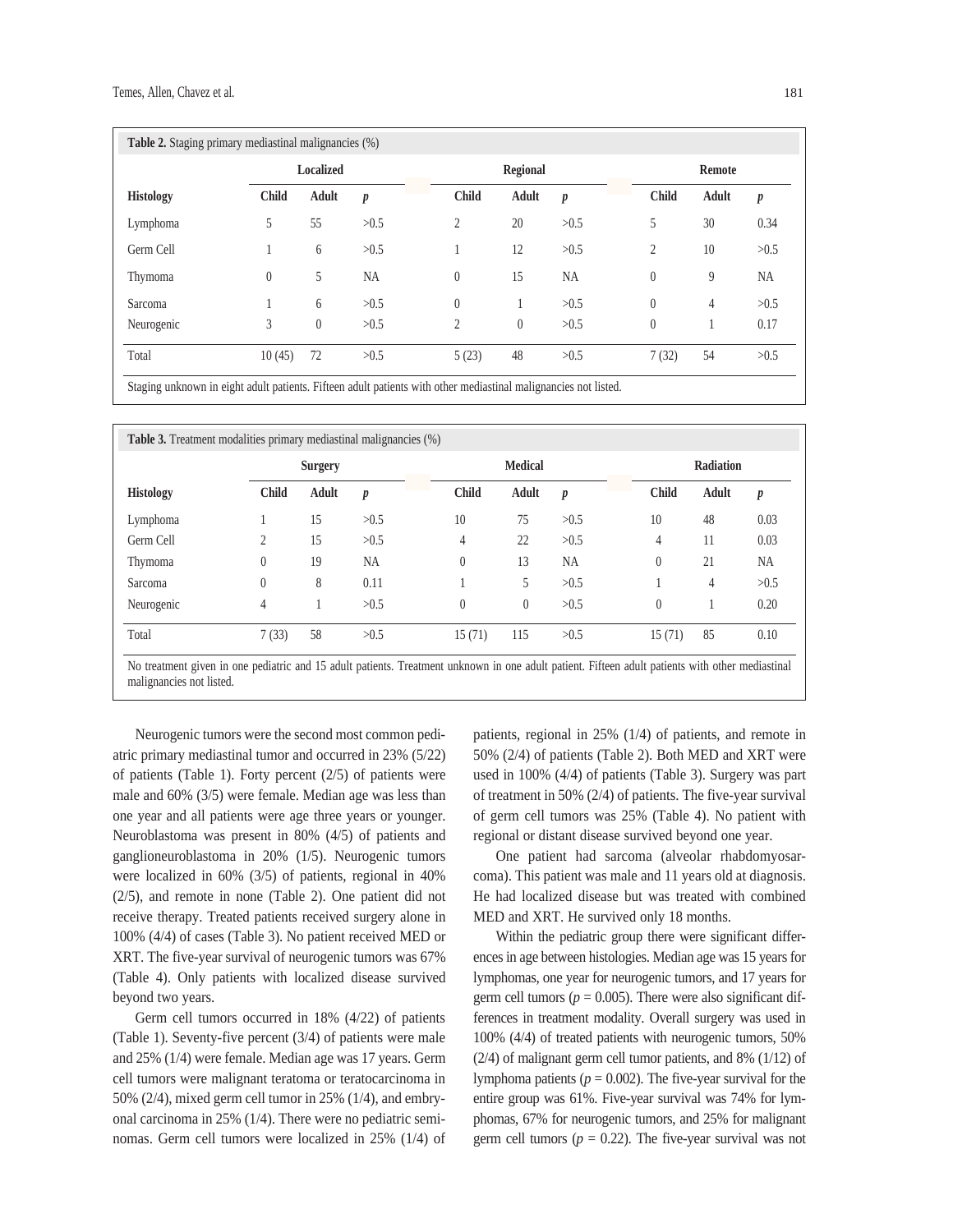| <b>Histology</b> | <b>Localized</b> |              |                  | <b>Regional</b> |           |                  | Remote       |          |                  | <b>Overall</b> |          |                  |
|------------------|------------------|--------------|------------------|-----------------|-----------|------------------|--------------|----------|------------------|----------------|----------|------------------|
|                  | <b>Child</b>     | <b>Adult</b> | $\boldsymbol{p}$ | <b>Child</b>    | Adult     | $\boldsymbol{p}$ | <b>Child</b> | Adult    | $\boldsymbol{p}$ | <b>Child</b>   | Adult    | $\boldsymbol{p}$ |
| Lymphoma         | 80               | 52           | 0.37             | 100             | 60        | >0.5             | 52           | 41       | >0.5             | 74             | 52       | 0.22             |
| Hodgkin's        | 100              | 81           | >0.5             | NA              | 78        | NA               | 50           | 64       | >0.5             | 83             | 75       | >0.5             |
| Non-Hodgkin's    | $\theta$         | 40           | >0.5             | 100             | 53        | 0.49             | 50           | 27       | >0.5             | 60             | 41       | >0.5             |
| Germ Cell        | 100              | 24           | 0.29             | $\theta$        | 57        | 0.46             | $\theta$     | 58       | 0.45             | 25             | 54       | >0.5             |
| Thymoma          | <b>NA</b>        | 100          | NA               | <b>NA</b>       | 62        | NA               | <b>NA</b>    | $\theta$ | <b>NA</b>        | NA             | 49       | <b>NA</b>        |
| Sarcoma          | $\theta$         | 67           | 0.43             | <b>NA</b>       | $\theta$  | NA               | <b>NA</b>    | $\theta$ | <b>NA</b>        | $\mathbf{0}$   | 36       | >0.5             |
| Neurogenic       | 67               | <b>NA</b>    | NA               | $\mathbf{0}$    | <b>NA</b> | NA               | NA           | $\theta$ | NA               | 67             | $\theta$ | >0.5             |
| Overall          | 70               | 55           | 0.50             | 80              | 58        | >0.5             | 37           | 34       | >0.5             | 61             | 51       | $>0.5$           |

statistically different between lymphomas and non-lymphomas  $(74\%$  versus  $40\%$ ,  $p = 0.19$ ).

Compared to adult patients ( $n = 197$ ) with primary mediastinal malignancies within the registry during the same time period, there were significantly more neurogenic tumors in the pediatric group  $(5/22 \text{ versus } 1/197, p < 0.001)$  and significantly fewer thymomas in the pediatric group (0/22 versus 31/197,  $p = 0.0499$ ). There were no significant differences in other histologies: sarcomas (1/22 versus 11/197, *p* > 0.5), lymphomas and Hodgkin's disease (12/22 versus 109/197, *p* > 0.5 and  $7/12$  versus  $35/100$ , nine adults unknown,  $p = 0.13$ ; respectively), germ cell tumors  $(4/22 \text{ versus } 30/197, p > 0.5)$ , and seminomas (0/4 versus 17/30, *p* > 0.5). There were also no significant differences in gender (males 13/22 versus 125/197,  $p > 0.5$ ), stage at diagnosis (localized [10/22 versus 77/187, unknown stage 10 adults,  $p > 0.5$ ], regional [5/22 versus 54/187, *p* > 0.5] and remote [7/22 versus 56/187, *p* > 0.5]), or treatment (surgery [7/21 versus 58/166, *p* = 0.1], MED [15/21 versus 115/166, *p* > 0.5], or XRT [15/21 versus 85/166,  $p = 0.1$ . Pediatric patients with germ cell tumors appeared to have worse five-year survivals than adults (25% versus 54%,  $p > 0.5$ ) while pediatric lymphoma and neurogenic tumor patients appeared to have better five-year survivals than adults, but none of these differences were statistically significant (74% versus 52%, *p* = 0.22 and 67% versus 0%,  $p > 0.5$ , respectively). The overall five-year survivals were not statistically different between groups (61% versus 51%,  $p > 0.5$ ).

### **COMMENT**

Primary tumors and cysts of the mediastinum in children and adults are uncommon; they represent only 1/1,076-3,400 admissions to tertiary care medical centers, and approximately 3% of tumors within the chest [1-4]. In a collected series of primary mediastinal tumors and cysts, 25%-49% of these lesions are malignant [1, 2, 4-13]. Pediatric primary mediastinal tumors are even less common, but the risk of malignancy is increased to approximately 75% [14, 15]. We found only 22 of the 110,284 patients, or 1 of 5,013 patients with primary malignancies entered in the New Mexico tumor registry, were children with primary mediastinal malignancies.

The reported frequency of histologies depends upon the inclusion criteria of the series. Treatment and referral patterns, the presence of benign tumors and cysts, and classification by anatomic location, tissue of origin, or pathologic diagnosis will affect results. Our series encompasses all pediatric patients with malignancies diagnosed within New Mexico between 1973 and 1995. Aside from age and geographic location at time of diagnosis, there were no selection biases.

In previous reports of pediatric primary mediastinal malignancies, lymphomas were most common and present in 51%-71% of cases [14-18]. Our most common pediatric tumor was also lymphoma, present in 55% of patients. Hodgkin's disease has been reported to cause 33%-56% of pediatric mediastinal lymphomas [14-19]. Approximately 80%-90% are nodular sclerosing [14-18]. We found Hodgkin's disease in 58% of pediatric lymphomas and non-Hodgkin's lymphoma in 42%. All our pediatric Hodgkin's were nodular sclerosing subtypes. Others have reported fiveyear survivals of pediatric lymphomas as 77% and survival of pediatric mediastinal Hodgkin's disease as 89% [15]. Our pediatric lymphoma five-year survival of 74% and Hodgkin's disease five-year survival of 83% compare favorably. We found no significant differences between children and adults in frequency, staging, or survival of lymphomas or Hodgkin's disease.

Neurogenic tumors are reported to be the second most common pediatric mediastinal malignancy seen in 21%- 44% of cases [15, 17, 18]. Neuroblastoma is most common and occurs in children two years of age or younger [15, 18].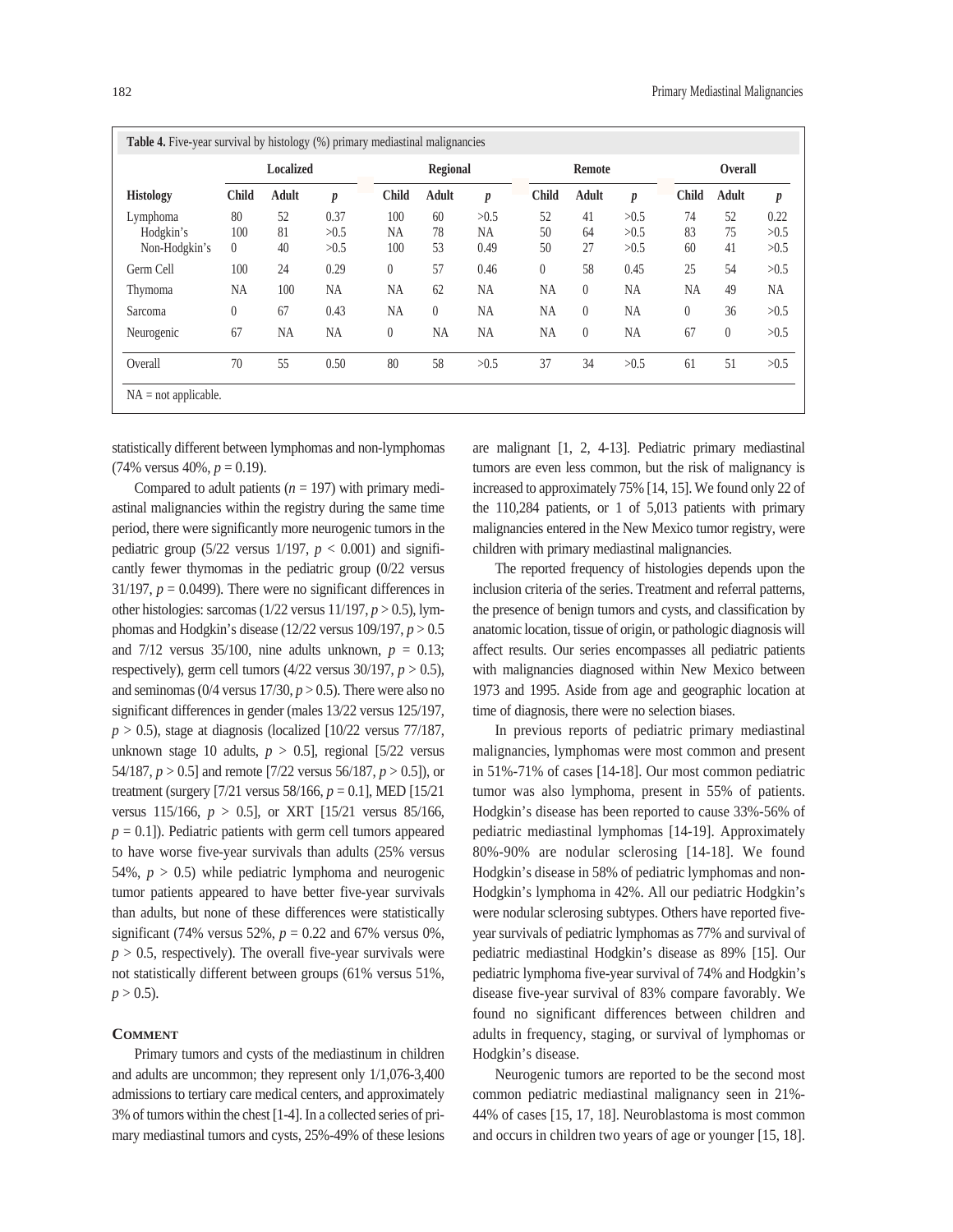Ganglioneuroblastoma is the second most common [14, 15, 17]. We found malignant neurogenic tumors in 23% of children. Almost all tumors were neuroblastomas occurring in infants. Surgery was used in all treated patients. Reported survivals have been 60%-83% for neuroblastoma and 89% for ganglioneuroblastoma [15, 17, 18]. Our overall pediatric five-year survival was 67%. Compared to adults, neurogenic mediastinal malignancies were significantly more common in children.

Mediastinal germ cell tumors arise from malignant transformation of mediastinal primordial germinal elements. Malignant germ cell tumors have been previously reported in 0%-4% of pediatric mediastinal malignancies [15, 20]. Seminoma occurs in 21%-50% of malignant mediastinal germ cell tumors, but in children seminomas are rare [4, 5, 7-10, 13]. Most pediatric malignant mediastinal germ cell tumors are yolk sac histology [21]. We found malignant germ cell tumors in 18% of pediatric patients. The five-year survival was 25%. The overall five-year survival including adults was 51%, comparable to the five-year survivals of 45% for malignant germ cell tumors of all ages previously reported [3, 5, 8, 13].

Other tumors were unusual. Sarcomas have been reported in 2%-3% of pediatric mediastinal malignancies [1, 2, 4, 7, 8, 10-13, 15, 17, 22]. We found sarcoma in 5% of children. There were no statistical differences when compared to adults in incidence, staging, treatment, or survival. Malignant thymomas in children are rare and there were none in our pediatric series [17, 23].

Lymphomas occurred in 55% of children, neurogenic tumors in 23%, germ cell tumors in 18%, and sarcomas in 5%. The incidence of malignant germ cell tumors, sarcomas, Hodgkin's disease, and nodular sclerosing Hodgkin's disease was higher than previously reported. Our large number of patients, the recent time interval under examination, the exclusion of benign tumors and cysts, and the absence of selection bias support our results. There were significant age differences within the pediatric group by histologic diagnosis. Neurogenic tumors occurred in infants and germ cell tumors and lymphomas presented in teenagers. Staging did not vary significantly between histologies. Surgery had a major role in the management and was used significantly more often in pediatric germ cell tumors and neurogenic tumors than in lymphomas. Five-year survival was 74% for lymphoma, 67% for neurogenic tumors, and 25% for germ cell tumors. When compared to adults, neurogenic tumors were significantly more common and thymomas significantly less common in children. Otherwise staging and survival did not differ significantly.

Since these tumors are rare, few other sizable reports exist. This study demonstrates the advantages of a large data base in studying unusual tumors. We were able to determine and compare the histology, demographics, staging, and treatment of mediastinal malignancies in children and adults and demonstrate significant differences within the pediatric population, and between children and adults. In addition to the large group of patients available for study, the database had the advantage of objectivity when compared to results derived by other means. In the future, databases such as ours may become an important means for studying and treating unusual malignant tumors.

#### **ACKNOWLEDGMENT**

We are indebted to our consultant statistician, *Clifford R. Qualls*, Ph.D., Professor Emeritus, Mathematics and Statistics, University of New Mexico, for invaluable assistance in analysis of data.

## **REFERENCES**

- 1 Heimburger I, Battersby J, Vellios F. Primary neoplasms of the mediastinum: a fifteen year experience. Arch Surg 1963;86:120- 126.
- 2 Rubush J, Gardner I, Boyd W et al. Mediastinal tumors: review of 186 cases. J Thorac Cardiovasc Surg 1973;65:216-222.
- 3 Silverman N, Sabiston D Jr. Mediastinal masses. Surg Clin North Am 1980;60:757-777.
- 4 Wongsangiem M, Tangthangtham A. Primary tumors of the mediastinum: 190 cases analysis (1975-1995). J Med Assoc Thai 1996;79:689-697.
- 5 Adkins R Jr, Maples M, Hainsworth J. Primary malignant mediastinal tumors. Ann Thorac Surg 1984;38:648-659.
- 6 Azarow K, Pearl R, Zurcher R et al. Primary mediastinal masses: a comparison of adult and pediatric populations. J Thorac Cardiovasc Surg 1993;106:67-72.
- 7 Cohen A, Thompson L, Edwards F et al. Primary cysts and tumors of the mediastinum. Ann Thorac Surg 1991;51:378-386.
- 8 Davis R Jr, Oldham H Jr, Sabiston D Jr. Primary cysts and neoplasms of the mediastinum: recent changes in clinical presentation, methods of diagnosis, management and results. Ann Thorac Surg 1987;44:229-237.
- 9 Goldberg M, Burkes R. Current management of mediastinal tumors. Oncology 1994;8:99-111.
- 10 Hoffman O, Gillespie D, Aughenbaugh G et al. Primary mediastinal neoplasms (other than thymoma). Mayo Clin Proc 1993;68:880-891.
- 11 Nandi P, Wong K, Mok C et al. Primary mediastinal tumors. J R Coll Surg Edinb 1980;25:460-466.
- 12 Ovrum E, Birkeland S. Mediastinal tumors and cysts. Scand J Thor Cardiovasc Surg 1979;13:161-168.